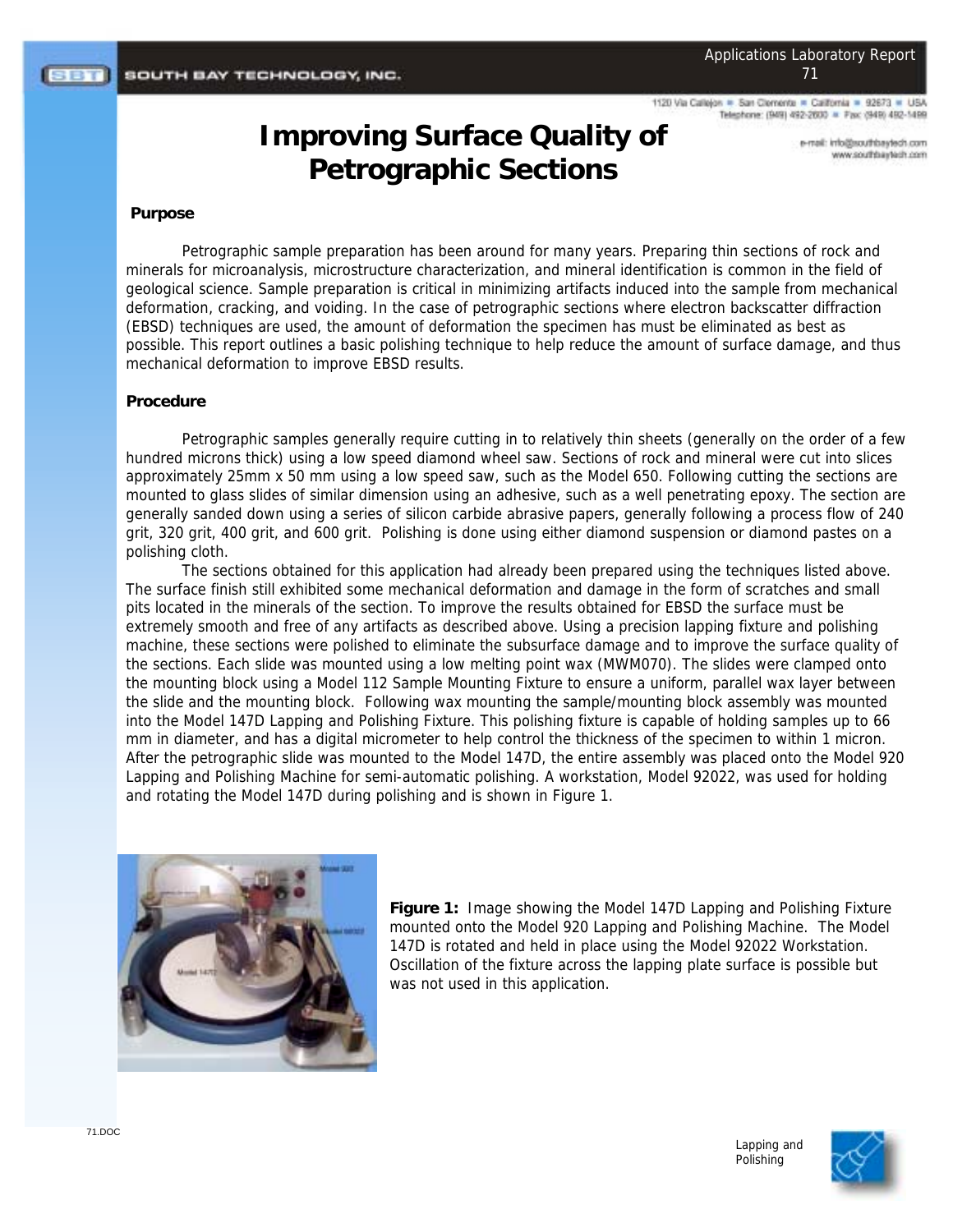1120 Via Callejon = San Clemente = California = 92673 = USA Telephone: (949) 492-2600 = Fax: (949) 492-1499

The polishing process used for this application was implemented based on previous sample preparation applied to the petrographic sections. A polishing cloth was used with diamond suspensions to polish the surface and eliminate mechanical damage induced from previous steps. The consumables and processing parameters are given below:

| Stage 1                    | Stage 2                         |                        | Stage 3                            |
|----------------------------|---------------------------------|------------------------|------------------------------------|
| Cloth: Sanypol™ Medium     |                                 | Cloth: Sanypol™ Medium | Cloth: Sanypol™ Medium             |
| (PSM08A-10)                | (PSM08A-10)                     |                        | (PSM08A-10)                        |
| Diamond: 1 µm              | Diamond: 0.5 µm polycrystalline |                        | Colloidal Silica: 0.05 µm (CS1-16) |
| polycrystalline (DS010-16) | $(DSO05-16)$                    |                        |                                    |
| Load: 600 grams            |                                 | Load: 300 grams        | Load: 600 grams                    |
| Wheel Speed: 75 rpm        |                                 | Wheel Speed: 75 rpm    | Wheel Speed: 75 rpm                |
| Time: 3 hours              | Time: 3 hours                   |                        | Time: 45 minutes                   |

**Table 1:** Parameters used during the preparation process.

## **Results**

Following the specimen preparation process each petrographic slide was cleaned using acetone and isopropyl alcohol to remove any surface contamination from the polishing process. Images of selected areas of the petrographic slide prior to polishing and following polishing are given below. It is clear that the polishing protocol developed has greatly enhanced the surface quality of the sections and will enhance the quality of the EBSD image.





**Figure 2:** Reflected light images of first petrographic section prior to polishing (A) and following the polishing process (B). Note the reduction in the amount of subsurface damage and scratches as evidenced by the smooth surface. Reduction in the amount of preferential polishing at the edges of each mineral can also be observed. Magnification: 200x.